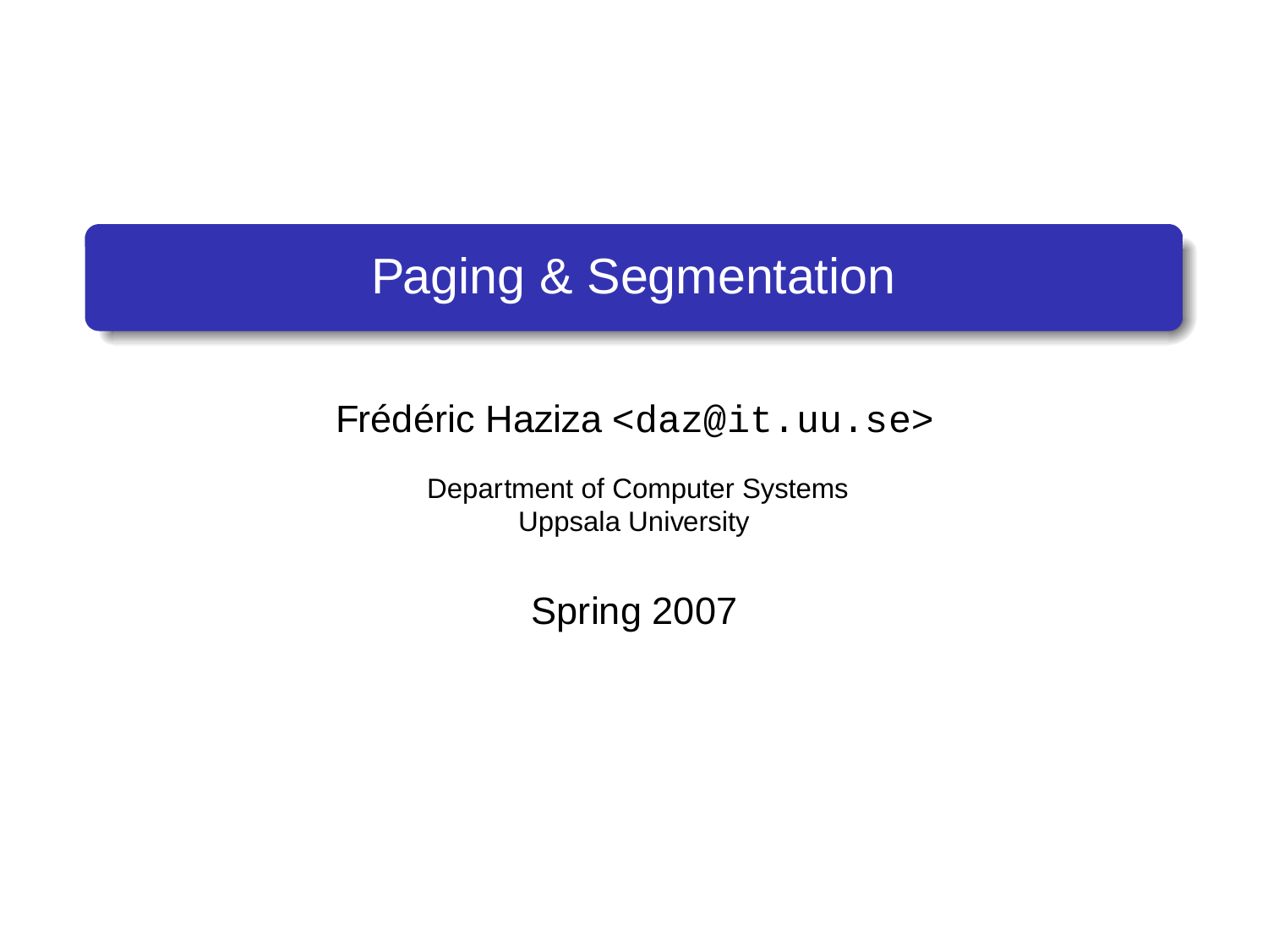## **Outline**



## **o** Implementation

- **•** Protection
- **o** Sharing



- **•** Setup
- **o** Implementation

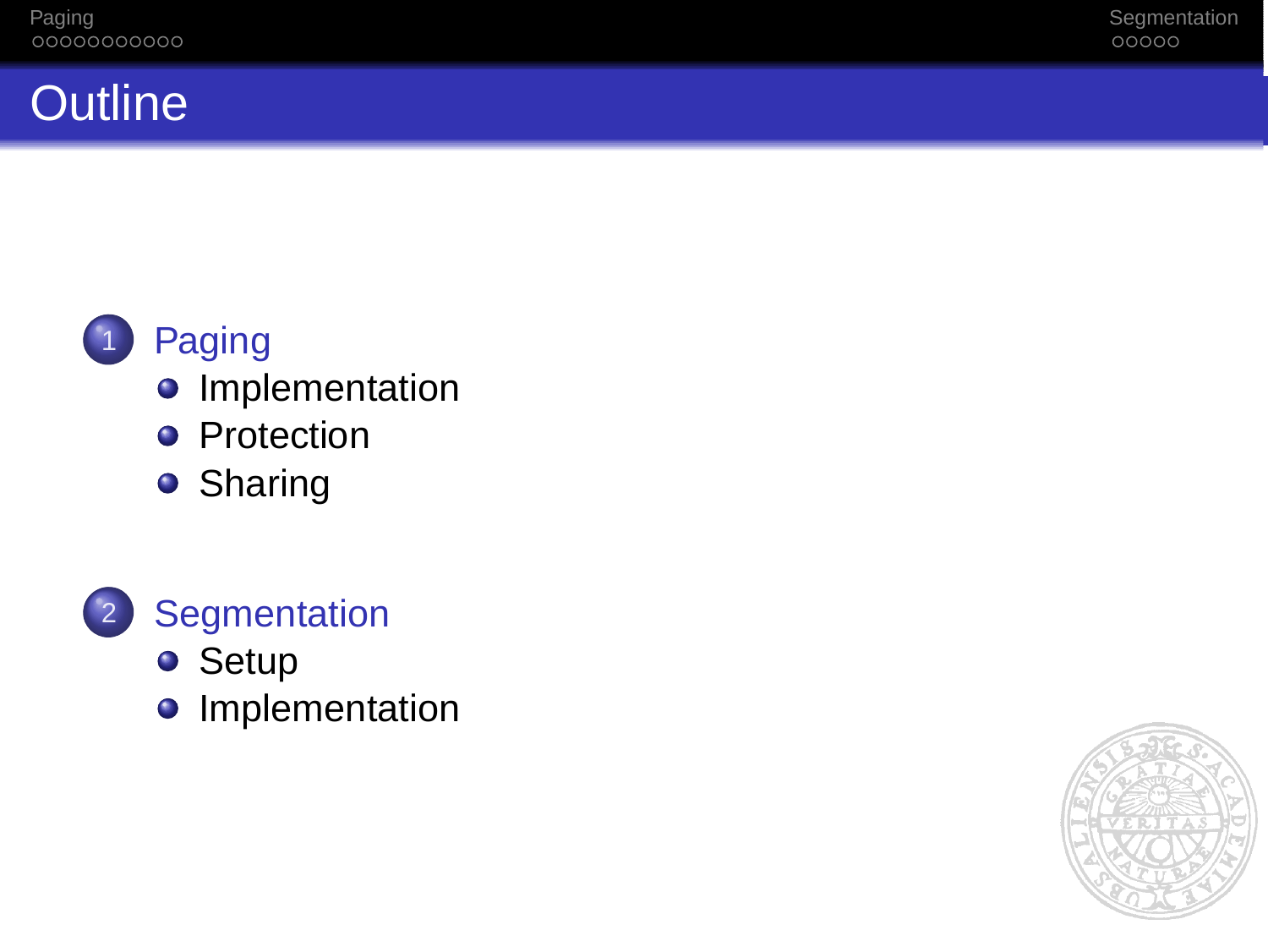## **Definition**

## Paging

Memory-management technique that permits the physical address space of a process to be non-contiguous

Avoids external fragmentation

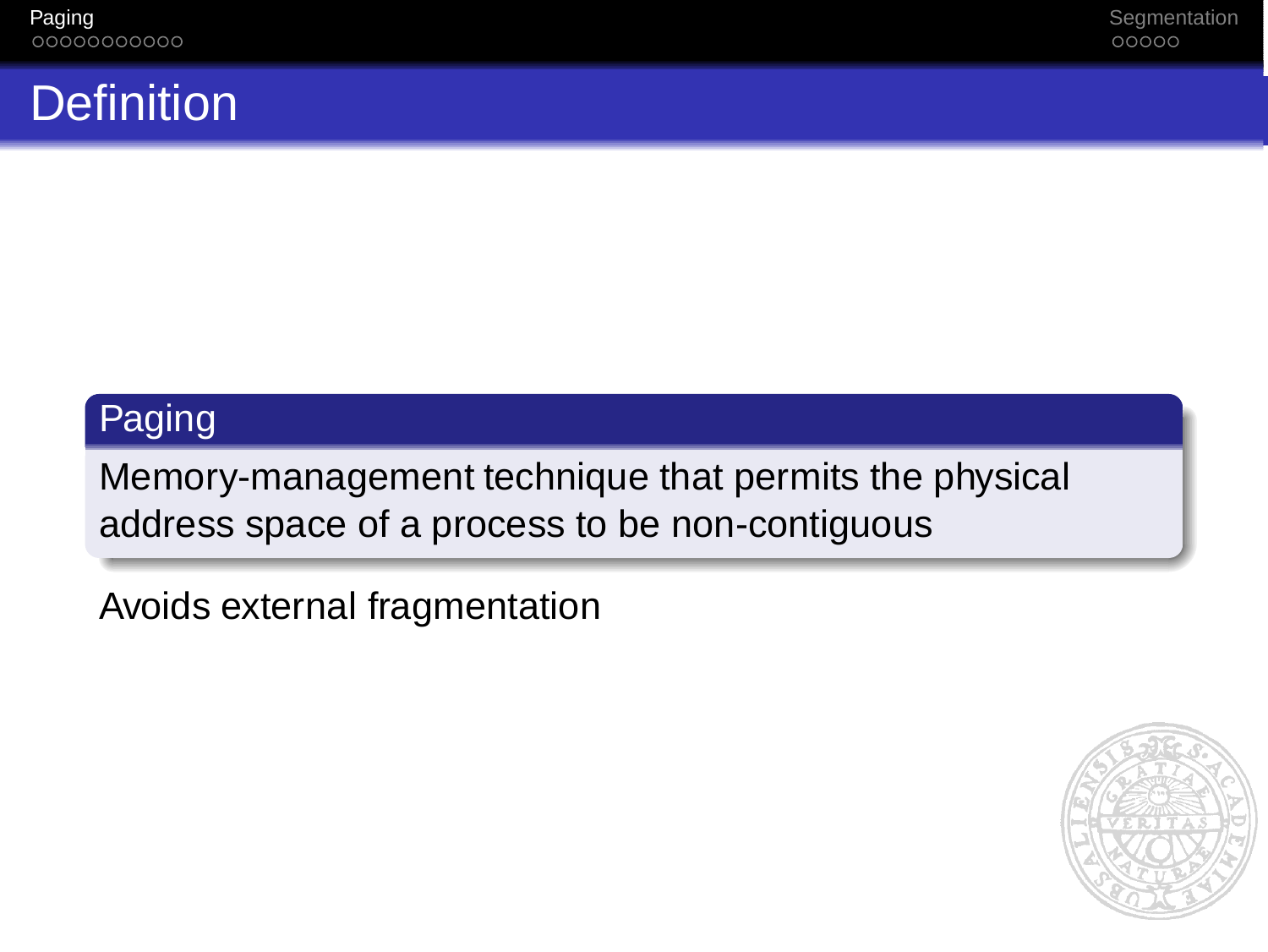## **Basics**

New setup:

- Physical memory is divided into frames
- Logical memory is divided into pages

A frame

- has the same size as a page
- is a place where a (logical) page can be (physically) placed

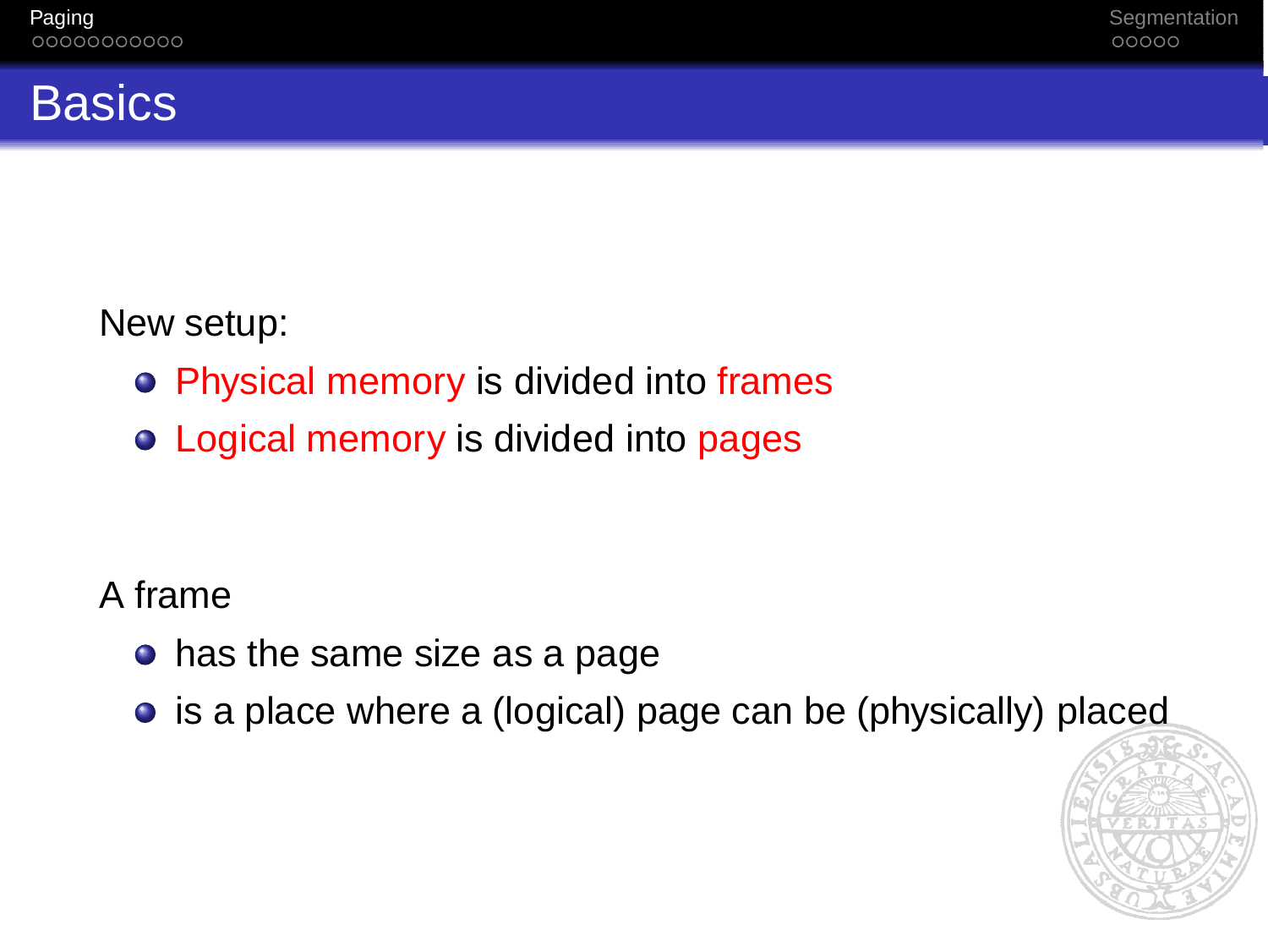# Logical to Physical

#### **Translation**

Logical address space  $\rightarrow$  page table per process  $\rightarrow$  physical address space





Note: Similar to relocation register per page

#### **Frame number**

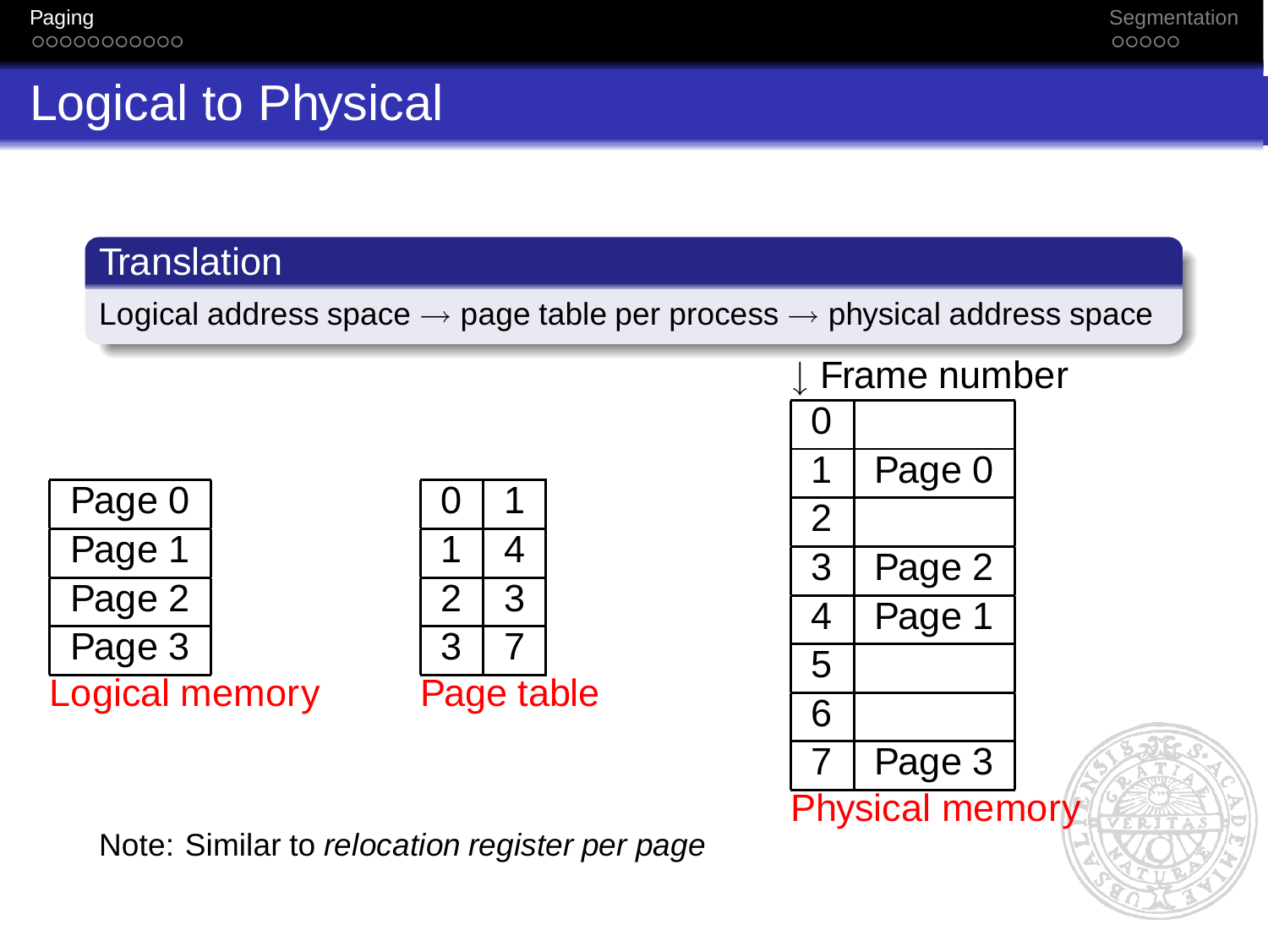Paging Segmentation and the set of the set of the set of the set of the set of the set of the set of the set of the set of the set of the set of the set of the set of the set of the set of the set of the set of the set of

## How does it work?

See black board...

...take your notes...

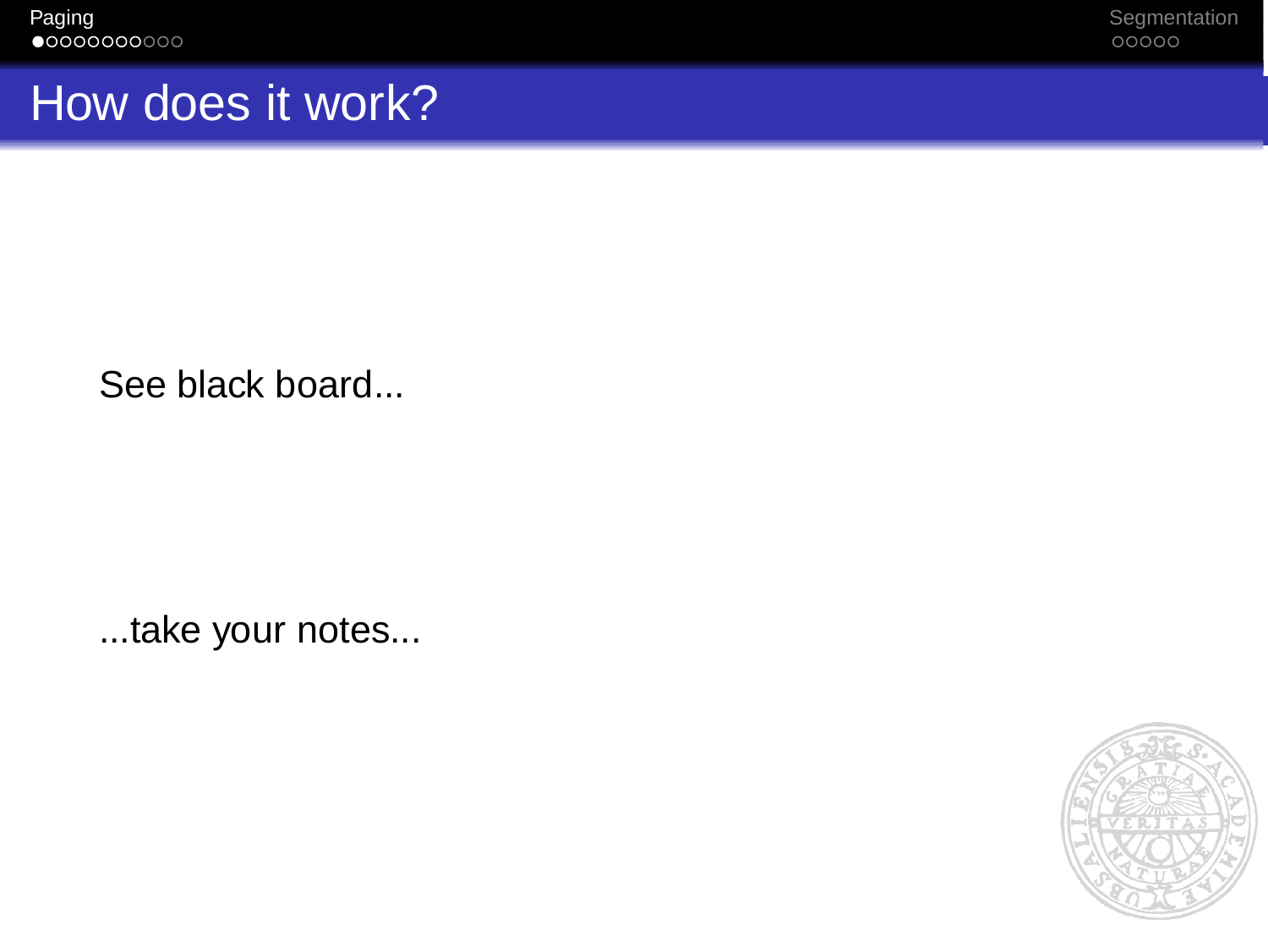

Page size is defined by the hardware.

Often of the form  $2^n$ , between 512 bytes and 16 MB, typically 4-8 KB

| page number   page offset |   |
|---------------------------|---|
|                           |   |
| m — n                     | n |

Must be carefully chosen: too large means more internal fragmentation, too small means too much overhead in paging management and processing.

```
If page table entry = 4 byte (= 32 bits), 2^{32} page frames.
```
If page frame = 4 KB  $\Rightarrow$  can address 2<sup>44</sup> bytes (=16 TB) of physycial memory.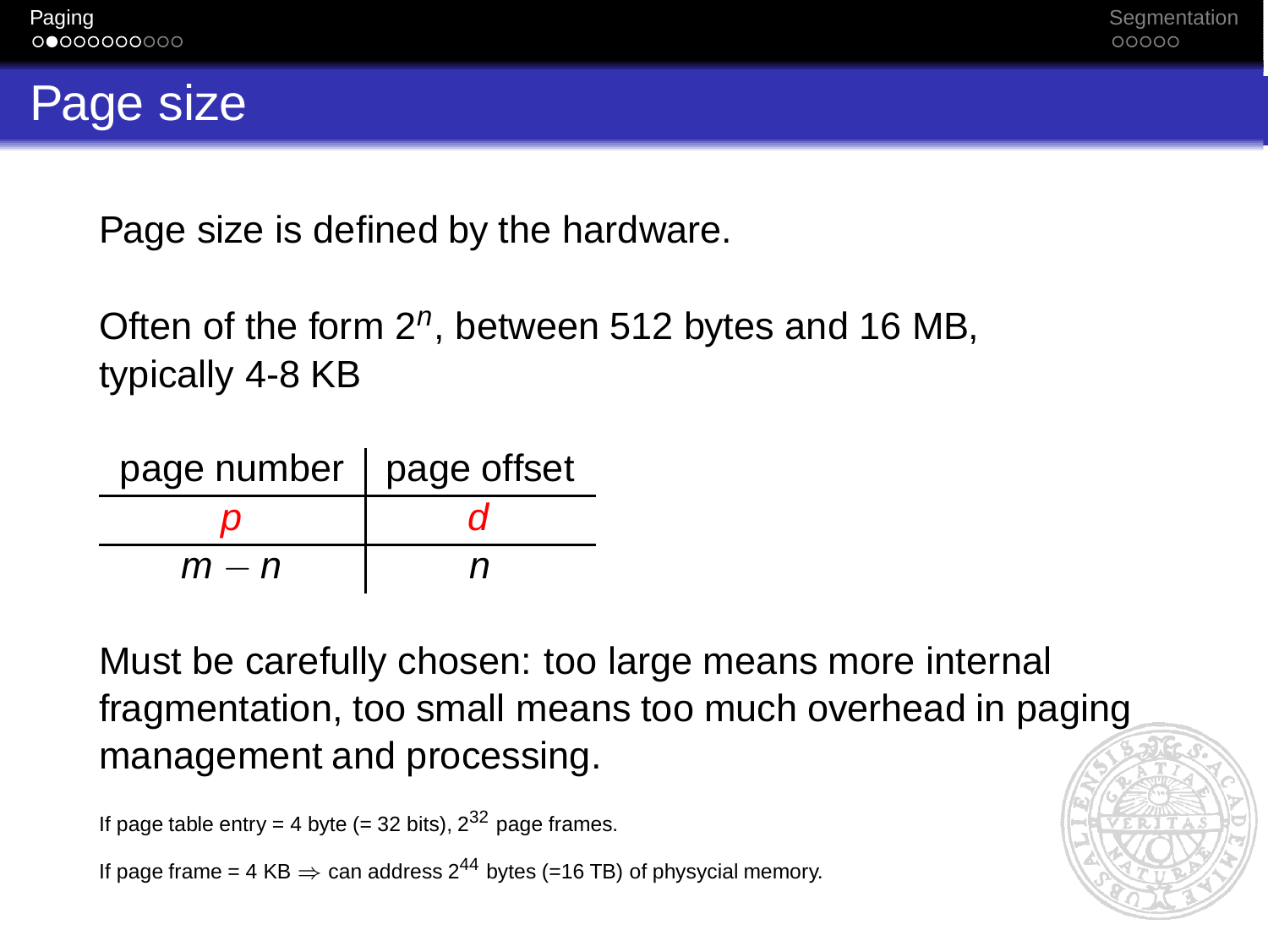## **Characteristics**

The current page table (address) is saved and restored when doing a context switch.

The OS also has a frame table containing information about all frames, e.g. whether they are free or which process(es) is/are using it

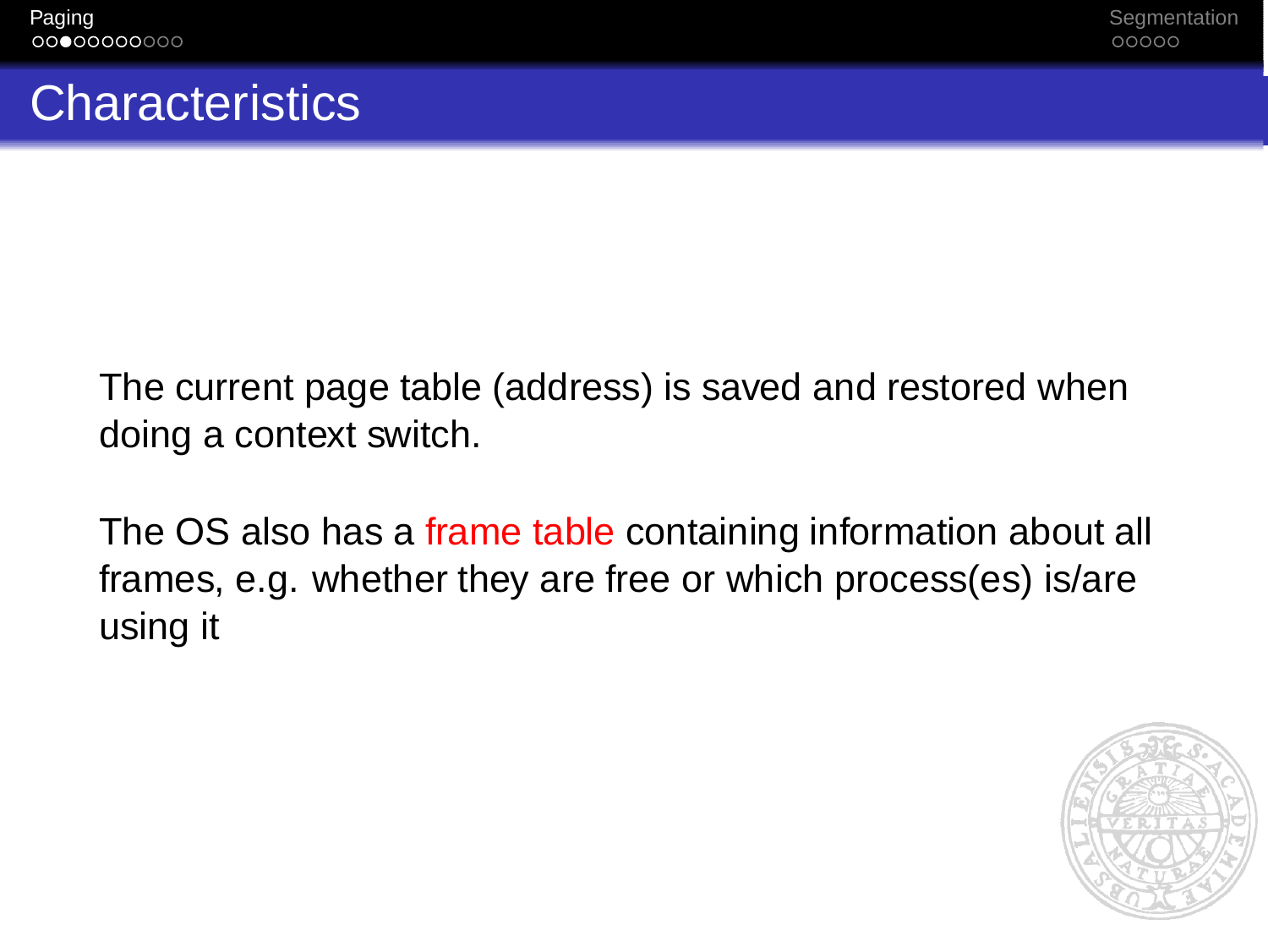## **Characteristics**

## • No external fragmentation

all frames (physical memory) can be used by processes

## • Possible internal fragmentation

on average 1/2 page per process (the last page)

- **•** The physical memory used by a process is no longer contiguous
- The logical memory of a process is still contiguous
- The logical and physical addresses are separated

the process does not see the translation or the difference to having physical memory

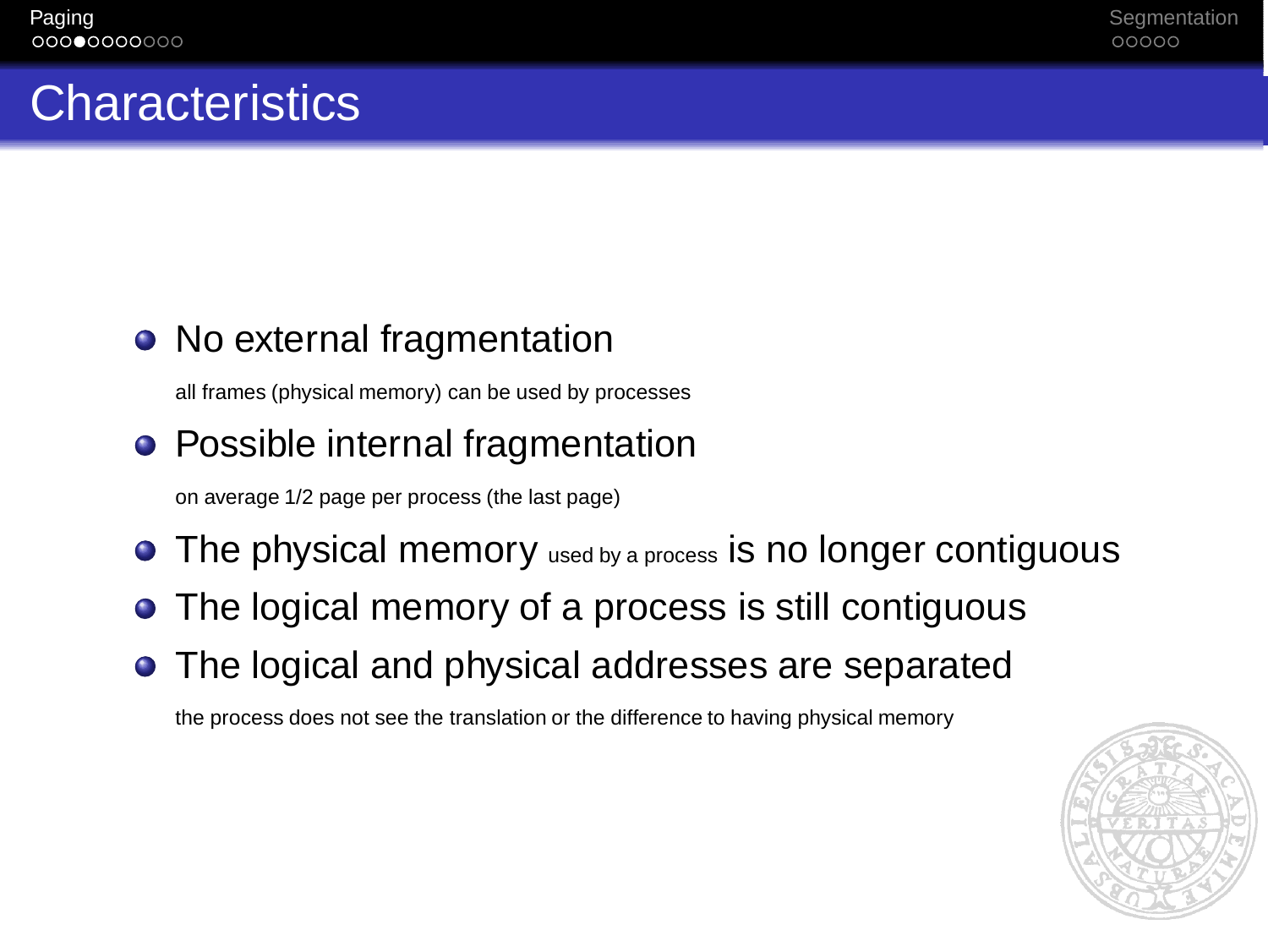## Implementation

Implementation must be done in hardware for efficiency.

All process address references go through address translation: memory not allocated to the process can not be touched by the processes.

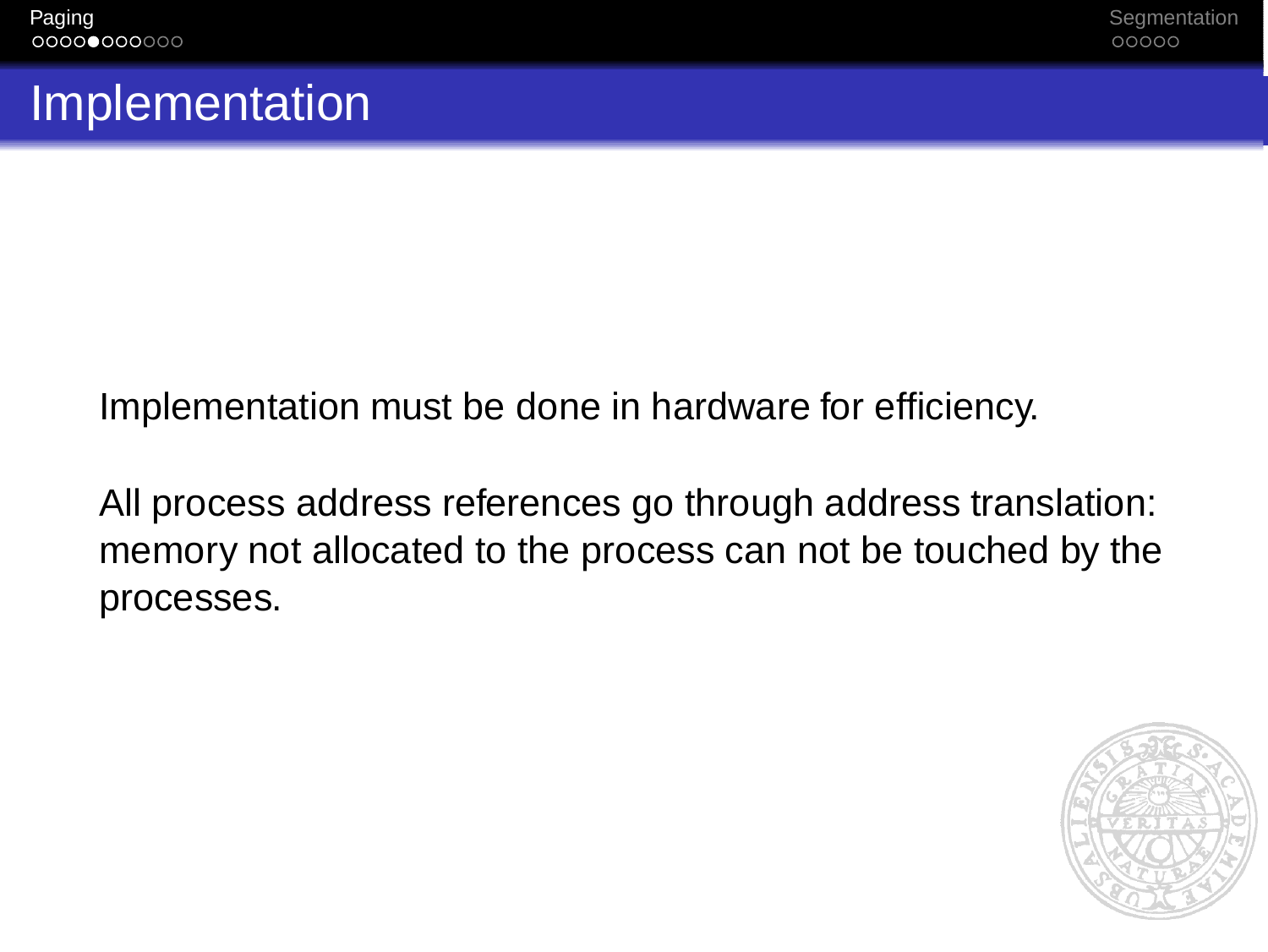Paging Segmentation and the set of the set of the set of the set of the set of the set of the set of the set of the set of the set of the set of the set of the set of the set of the set of the set of the set of the set of

# Small page tables

## Example (PDP-11)

### 16-bit addresses with 8 KB page size  $\Rightarrow$  8 pages

kept in dedicated registers, updated (like all registers) at context switch.

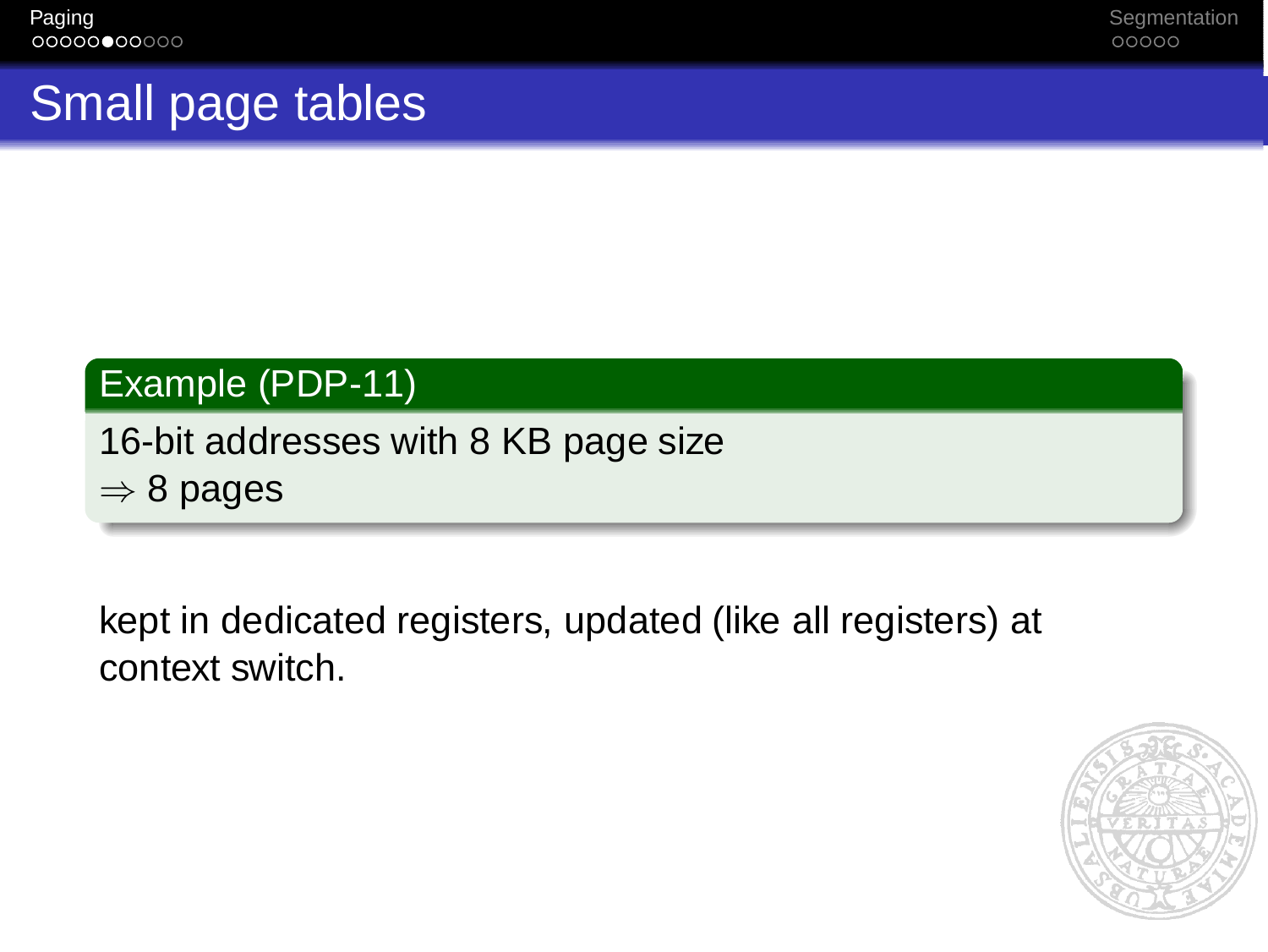## Larger page tables

Modern systems can have millions of pages.  $\Rightarrow$ Move the page table to main memory, addressed by Page Table Base Register (PTBR) which is updated at context switch.

Problem: Each logical memory reference generates two physical references (one for page table, one for real access).

Solution: Can we remember one maybe? Translation Look-aside Buffer (TLB): fast cache with associative memory. (Keeps only recently used Page Table entries)

Associative memory looks up the key (page number) in parallel with cache - very fast, very expensive.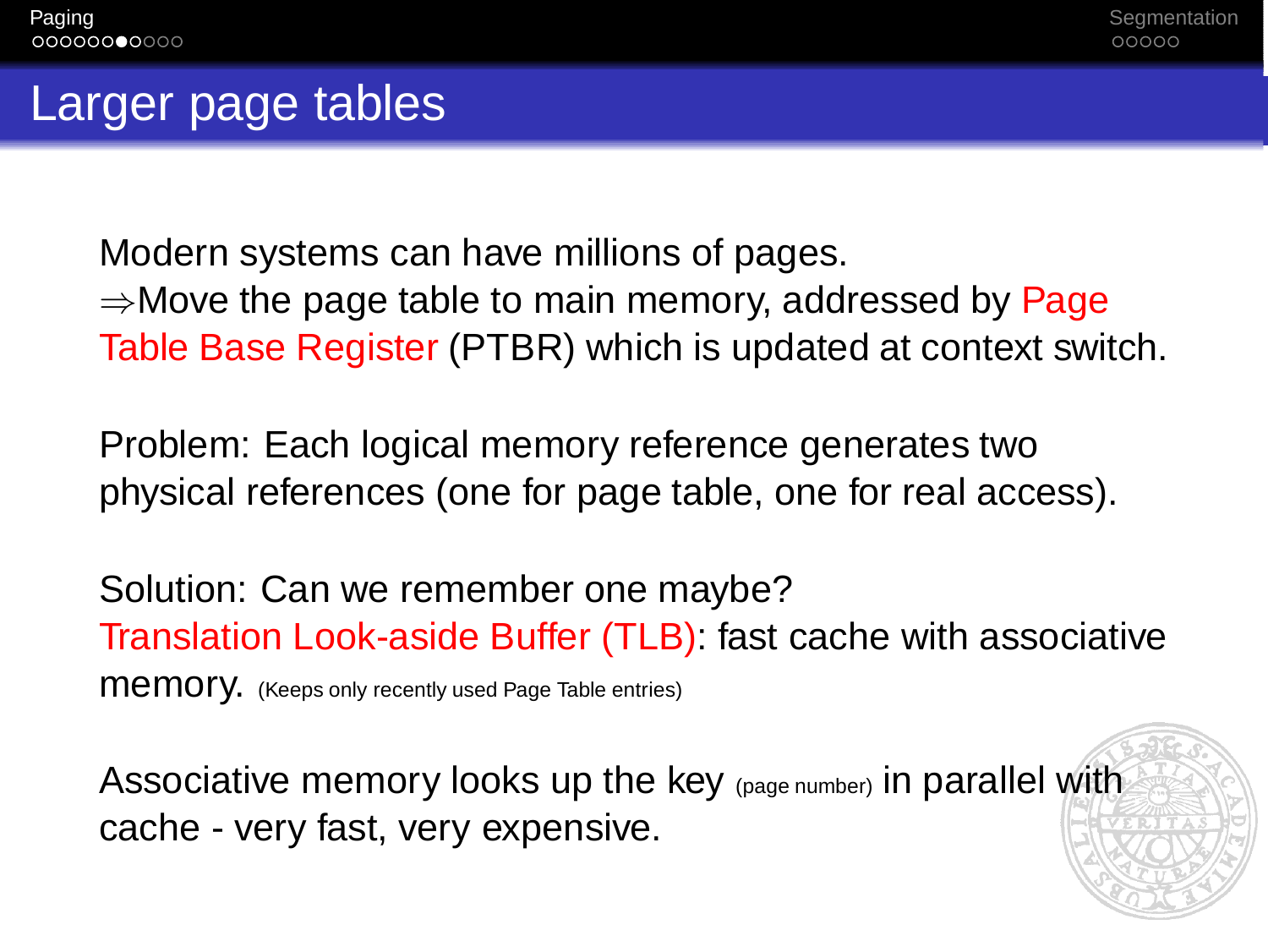# Very large page tables

#### two-level page tables

Split the page number part in two: outer and inner page number/tables.

Each page table will now be 1K (easier to handle)

Other solutions:

- 64-bit architectures require more complexity: multi-level page tables or hashed page tables.
- Inverted page tables

(See section 8.5 page 297)

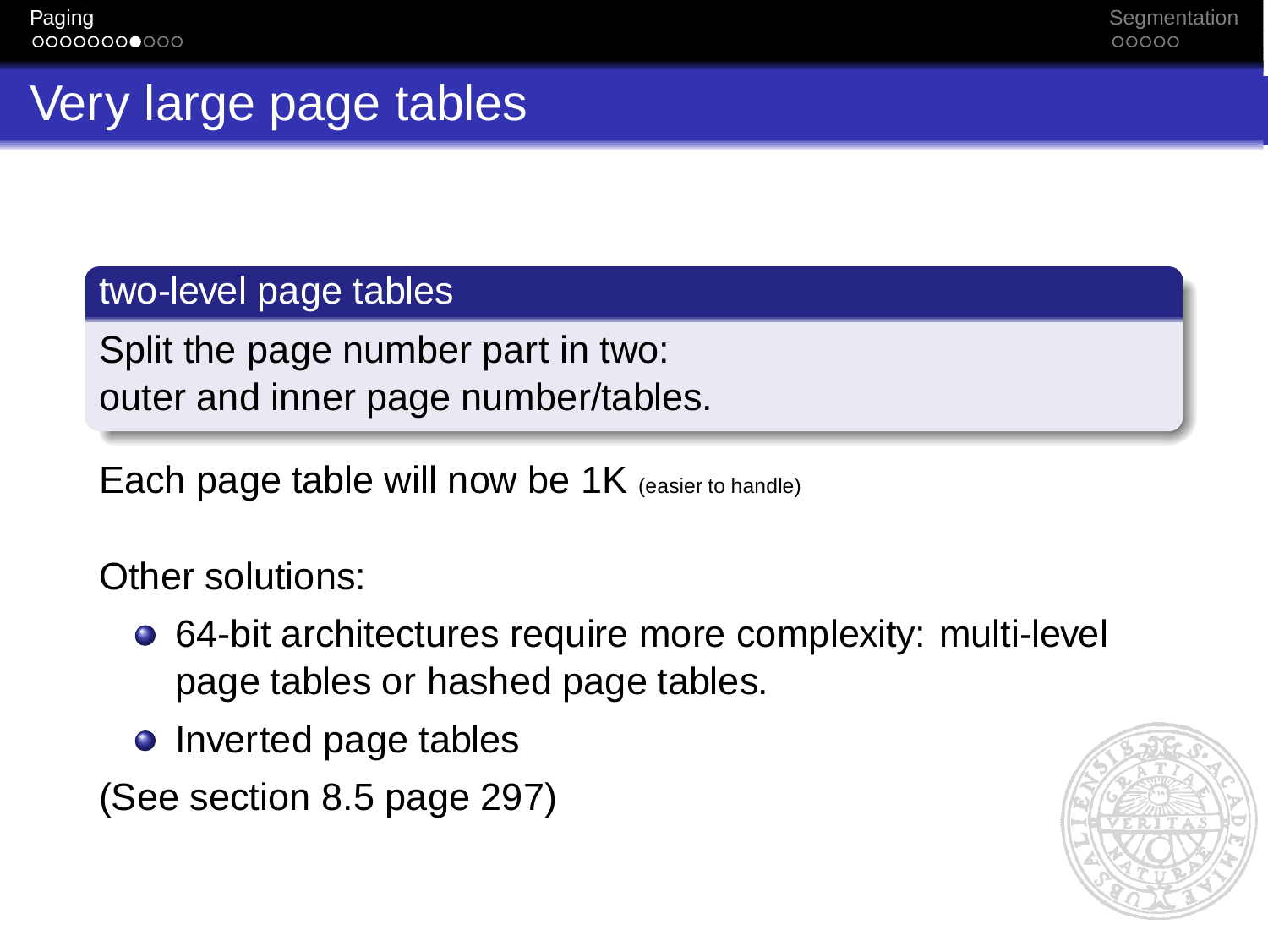## **Protection**

Simply add a protection bits to the page table entry. Typically: Valid/Invalid and Read/Write/Execute

Lookup in parallel: Neglectable overhead

Note that we created a problem due to internal fragmentation

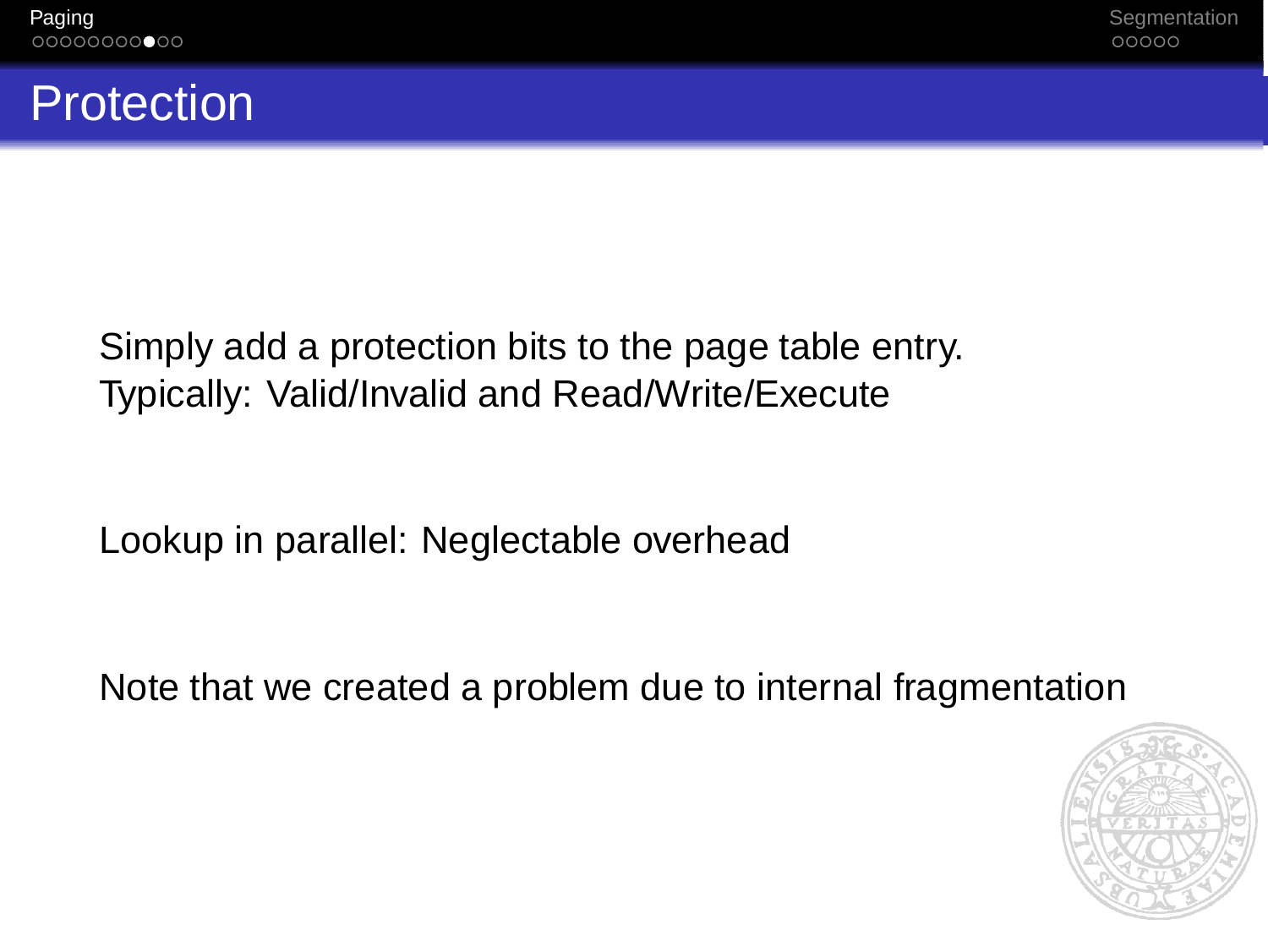# Shared pages

#### Example

- 40 users, each of whom executes a text editor
- 150 KB of code
- 50 KB of data
- $\Rightarrow$  We need 8 000 MB

If one copy of the text editor: Need 2 150 KB If code is reentrant, it can be shared.

- Non self-modifying code
- **•** code state (variables, temp results) should be local to each process
- $\Rightarrow$  shared code pages should not be writable.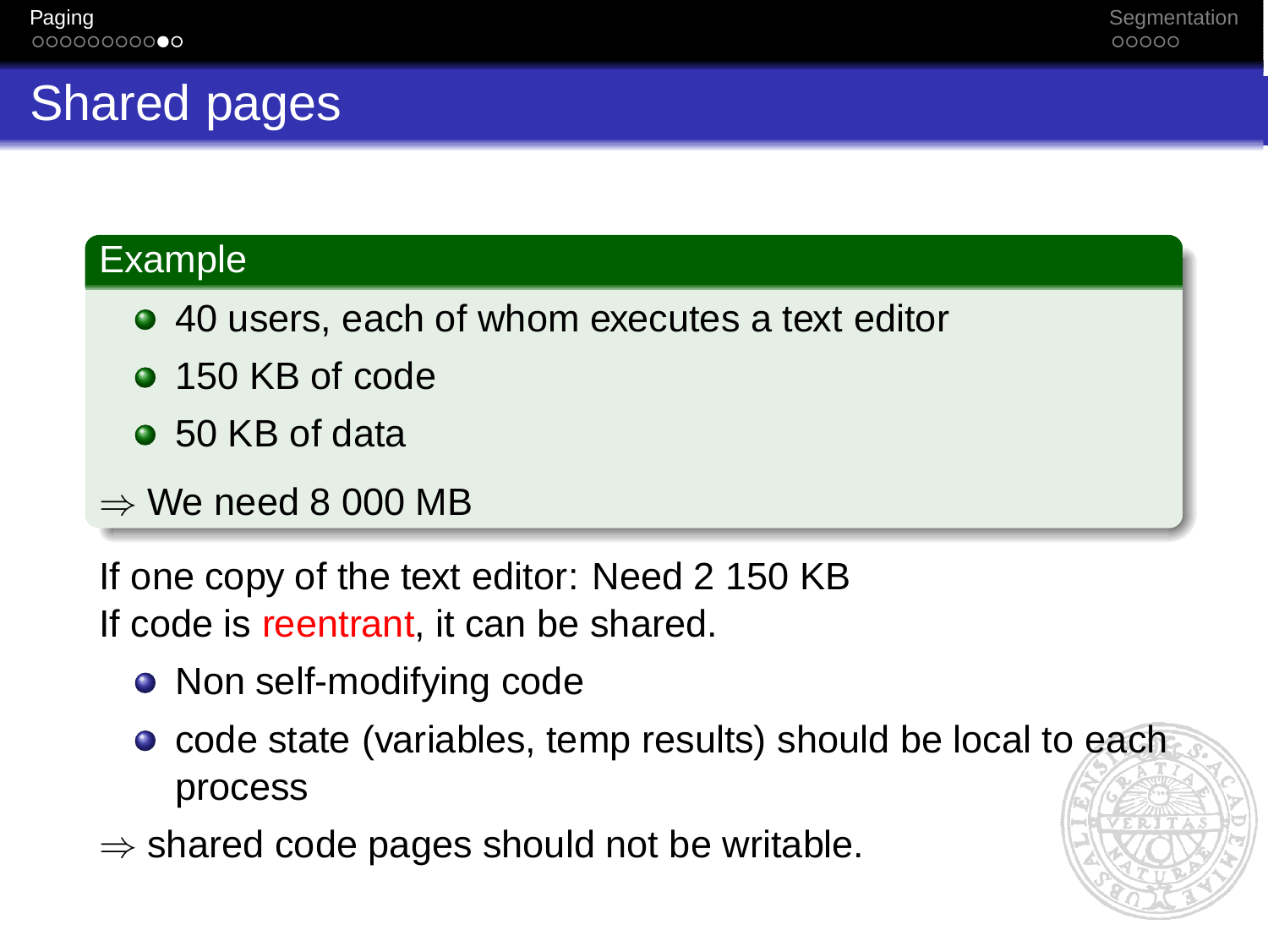# Shared pages

### Example

Compiler, Window System, run-time libraries, database systems,...

Used for shared data (Cf Process Communication)

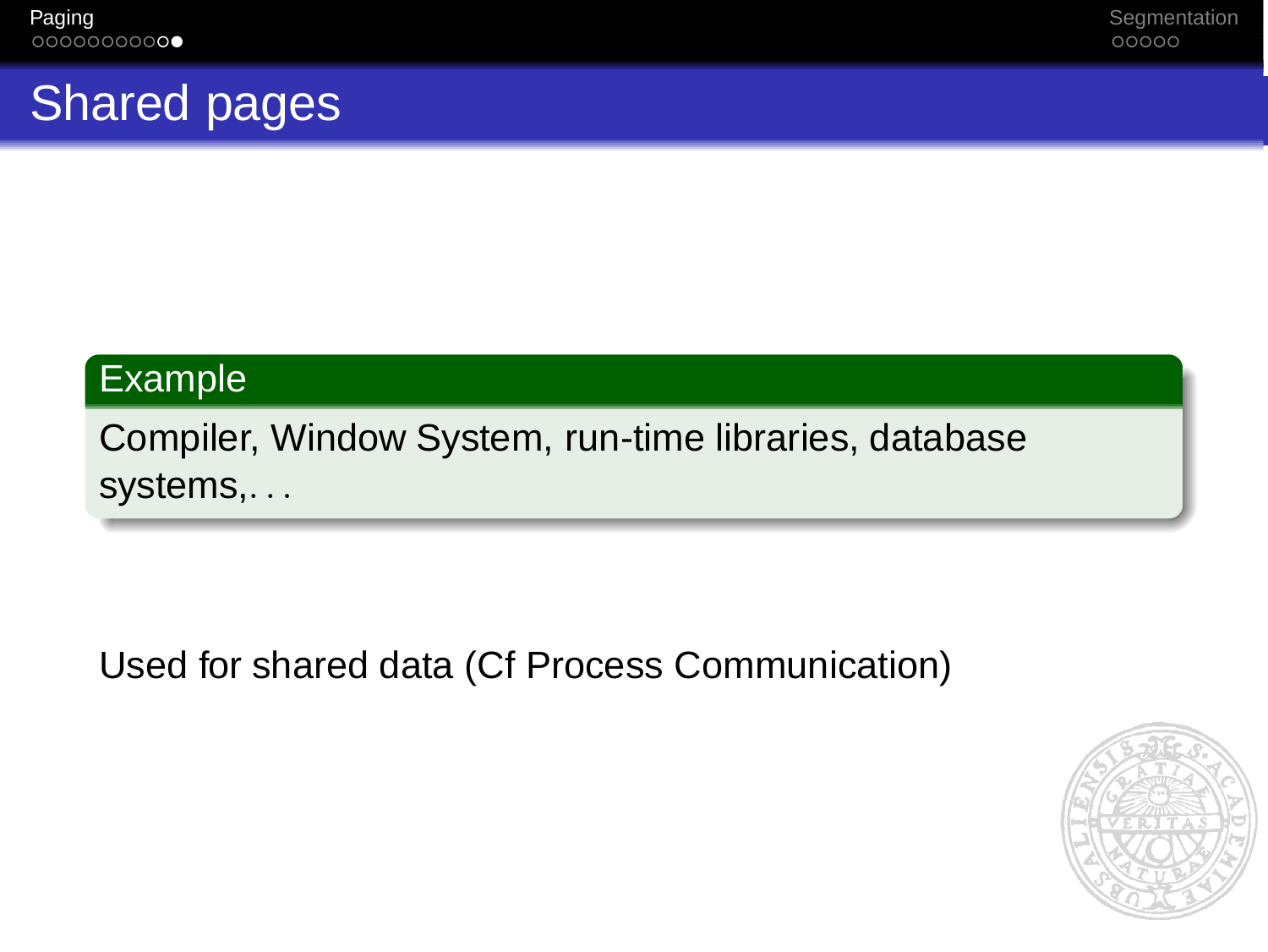# **Segmentation**

### User preference

View memory as a collection of variable-sized segments, rather than a linear array of bytes

Separate segments for different types of memory content:

- main program
- **•** program libraries
- constants
- **o** stack
- **o** objects
- **•** symbol table

 $\bullet$  ...

and each segment can have its own protection, grow independently, etc...

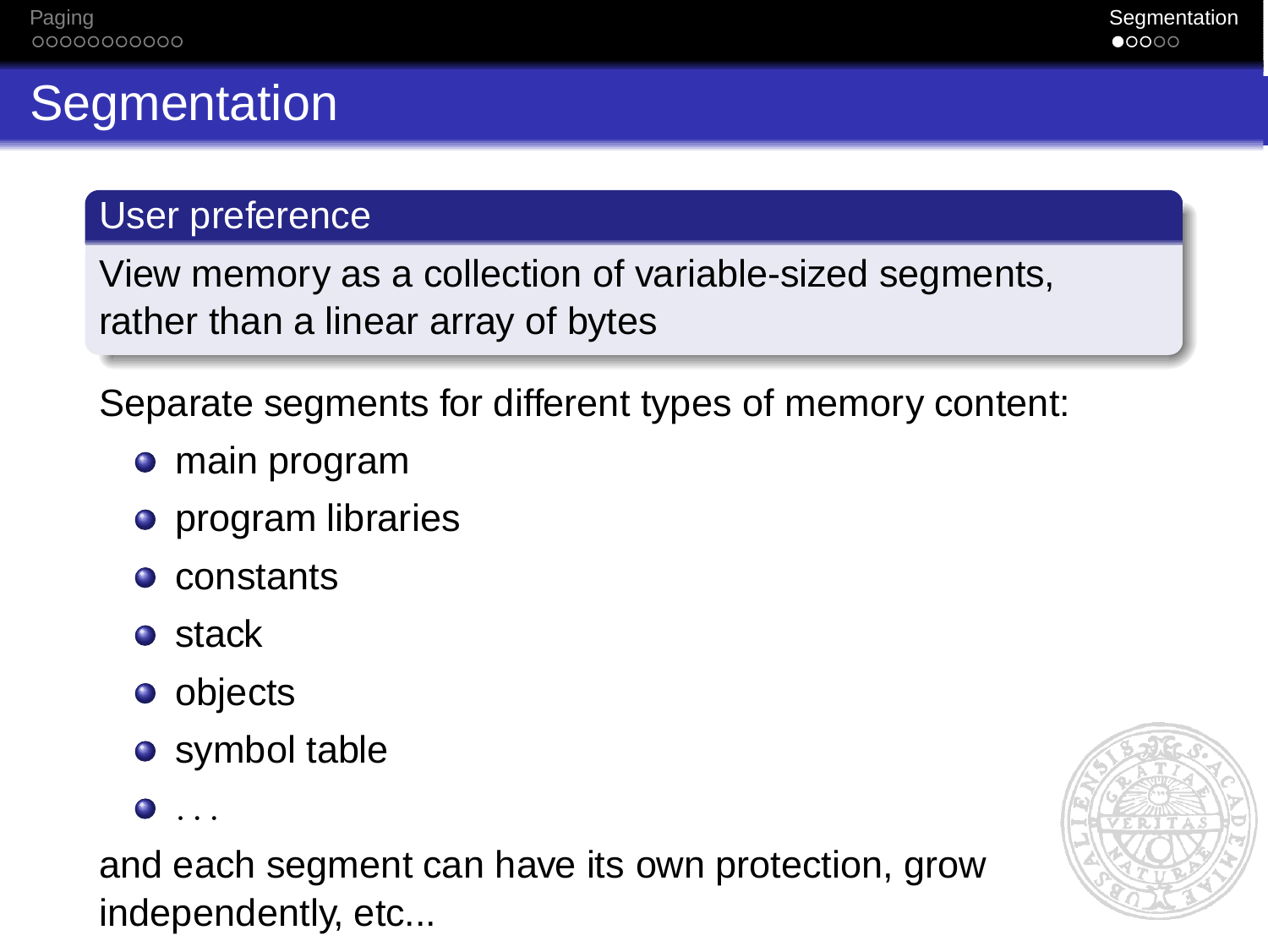# **Segmentation**

### User preference

Elements are identified within a segment by their offset from the beginning of the segment

### Example

- $\bullet$  the 1<sup>st</sup> statement of the program
- $\bullet$  the  $7<sup>th</sup>$  entry of the stack
- $\bullet$  the 5<sup>th</sup> instruction of function foo()
- $\bullet$  ...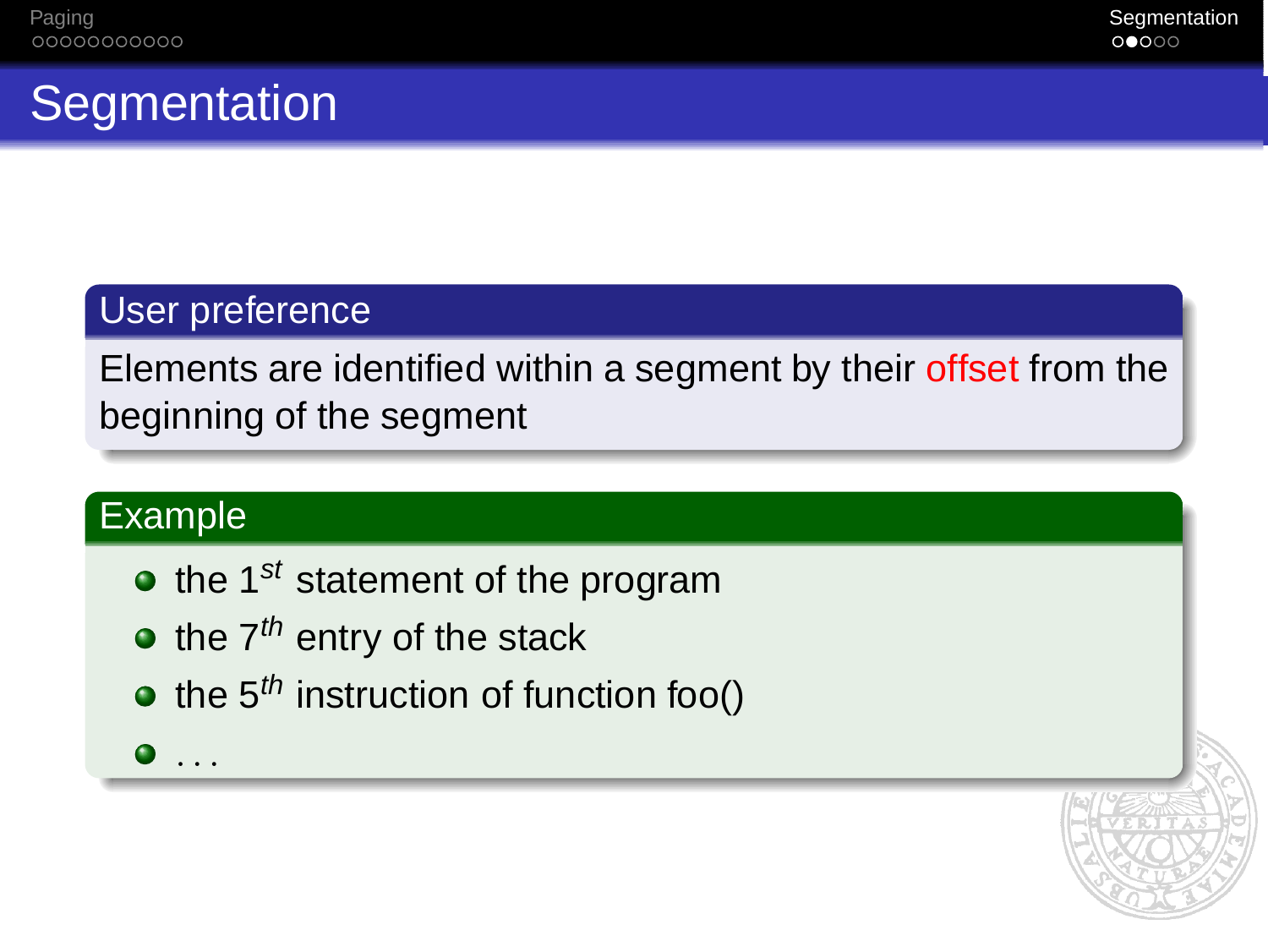# **Segmentation**

### **Segmentation**

Memory-management scheme that supports this user view of memory

Logical address space is a collection of segments.

- name
- length

### Logical address

Pair: <segment-number, offset>

Note: paging needs one address, implicitly split by hardware

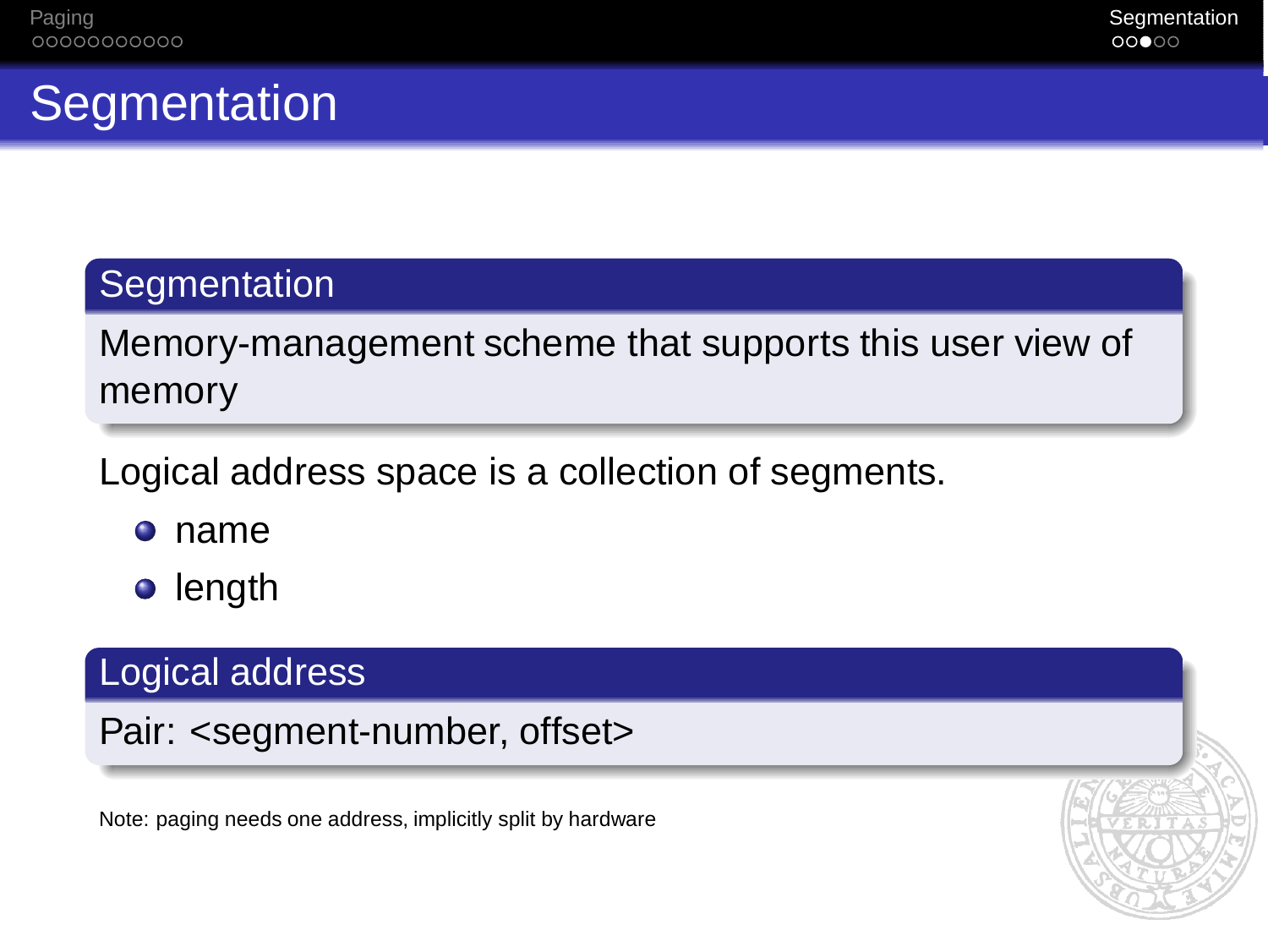## Address translation

User can now refer to objects in the program by a two-dimenseional address

But the actual physical memory is still a one-dimensional sequence of bytes

Must find a mapping from logical to physical

Address translation is done similar to the old memory partitions, but with *base* and *limit* per segment, stored in a segment table.